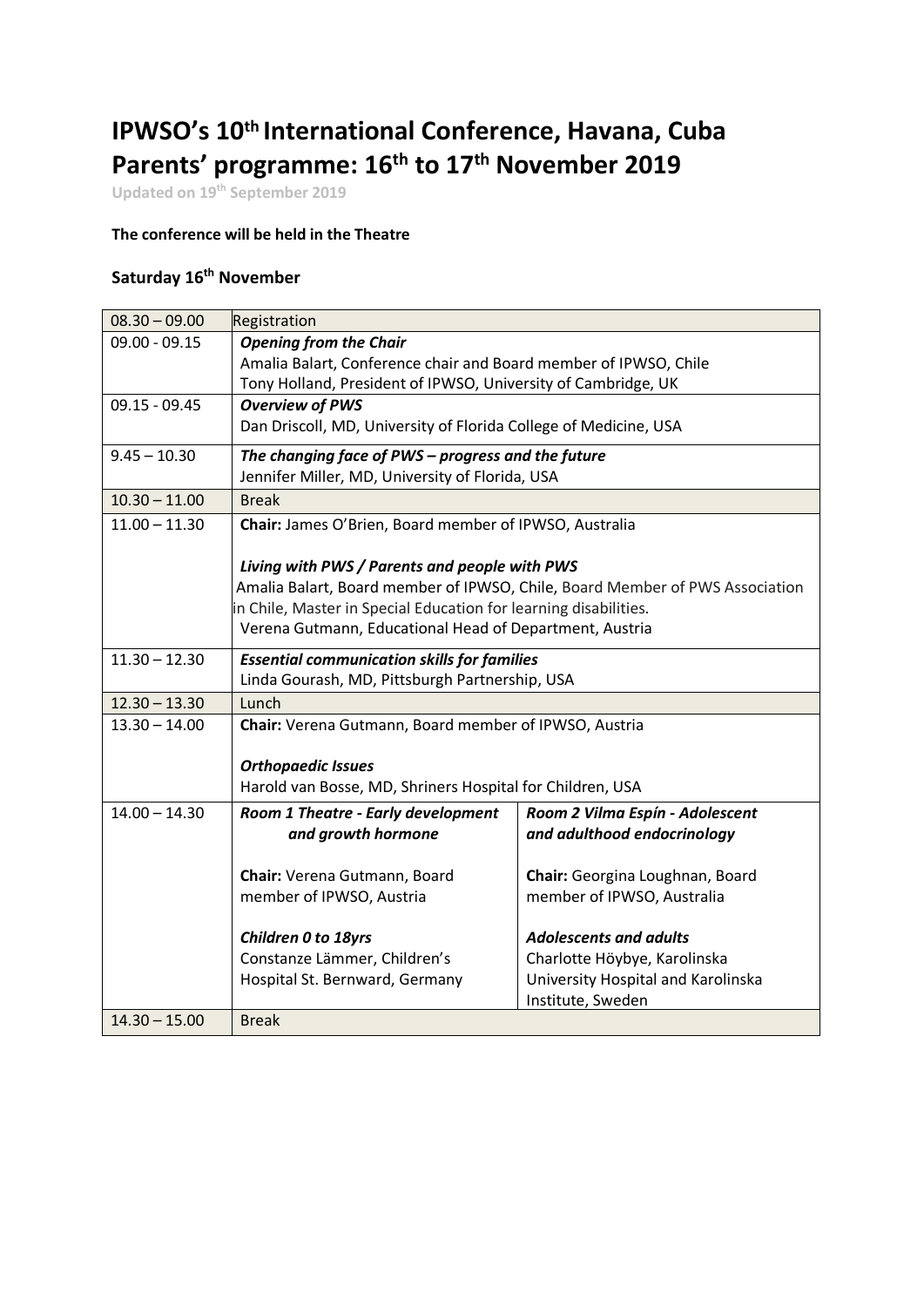| $15.00 - 16.30$ | Room 1 Theatre - Children 0 to 12yrs                                                              | Room 2 Vilma Espín - Children 13yrs to<br>adult |  |  |
|-----------------|---------------------------------------------------------------------------------------------------|-------------------------------------------------|--|--|
| Lectures        | Chair: Verena Gutmann, Board                                                                      |                                                 |  |  |
| followed by     | member of IPWSO, Austria                                                                          | Chair: Georgina Loughnan, Board                 |  |  |
| Workshops       |                                                                                                   | member of IPWSO, Australia                      |  |  |
|                 | <b>Healthy start to life:</b>                                                                     |                                                 |  |  |
|                 |                                                                                                   | <b>Healthy maturation and lifestyle:</b>        |  |  |
|                 | <b>Nutrition</b>                                                                                  |                                                 |  |  |
|                 | Paulina Bravo, Clinica Santa Maria and                                                            | <b>Physical activity</b>                        |  |  |
|                 | Universidad de los Andes, Chile                                                                   | Daniela Rubin, California State University,     |  |  |
|                 | <b>Physical activity</b>                                                                          | Fullerton, USA                                  |  |  |
|                 | Daniela Rubin, California State                                                                   | <b>Nutrition</b>                                |  |  |
|                 | University, Fullerton, USA                                                                        | Paulina Bravo, Clinica Santa Maria and          |  |  |
|                 |                                                                                                   | Universidad de los Andes, Chile                 |  |  |
|                 |                                                                                                   | <b>Healthy ageing</b>                           |  |  |
|                 |                                                                                                   | Susanne Blichfeldt, The Danish Prader           |  |  |
|                 |                                                                                                   | Willi Association and Centre for Rare           |  |  |
|                 |                                                                                                   | Diseases, Denmark                               |  |  |
| $16.30 - 17.00$ | Chair: Marguerite Hughes, Vice-President of IPWSO, Ireland                                        |                                                 |  |  |
|                 | <b>Current research and clinical trials in PWS</b><br>Jennifer Miller, University of Florida, USA |                                                 |  |  |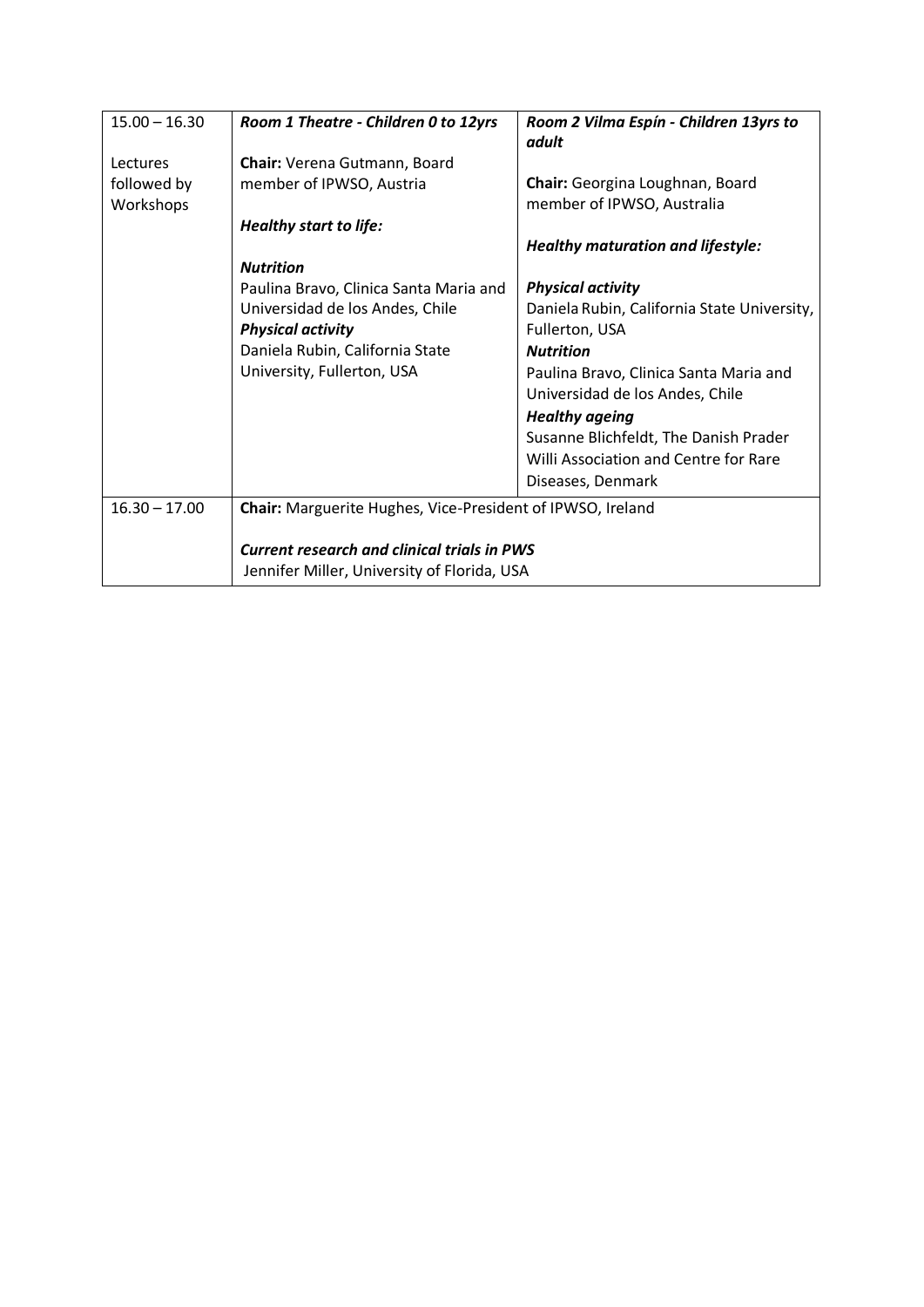## **Sunday 17th November**

| $08.00 - 08.30$ | Registration                                                                                                    |                        |                                       |                                      |  |
|-----------------|-----------------------------------------------------------------------------------------------------------------|------------------------|---------------------------------------|--------------------------------------|--|
| $08.45 - 10.00$ | Chair: Marguerite Hughes, Vice-President of IPWSO, Ireland                                                      |                        |                                       |                                      |  |
| Lectures then   |                                                                                                                 |                        |                                       |                                      |  |
| Workshop        | Is it behaviour or a mental health problem?                                                                     |                        |                                       |                                      |  |
|                 | Tony Holland, University of Cambridge, UK                                                                       |                        |                                       |                                      |  |
|                 | Janice Forster, Pittsburgh Partnership, USA                                                                     |                        |                                       |                                      |  |
| $10.00 - 10.30$ | <b>Break</b>                                                                                                    |                        |                                       |                                      |  |
| $10.30 - 11.00$ | Chair: Marilyn Dumont-Driscoll, Board member of IPWSO, USA                                                      |                        |                                       |                                      |  |
|                 |                                                                                                                 |                        |                                       |                                      |  |
|                 | Developing psychological support strategies to help people with PWS deal with                                   |                        |                                       |                                      |  |
|                 | change                                                                                                          |                        |                                       |                                      |  |
|                 | Kate Woodcock, University of Birmingham, UK                                                                     |                        |                                       |                                      |  |
| $10.30 - 12.00$ | Room 1 Theatre - Children 0 to                                                                                  |                        |                                       | Room 2 Martí - Adolescents to Adults |  |
| Lectures then   | 16yrs                                                                                                           |                        |                                       |                                      |  |
| Workshop        |                                                                                                                 |                        | Chair: James O'Brien, Board member of |                                      |  |
|                 | Chair: Marilyn Dumont-Driscoll, Board<br>member of IPWSO, USA                                                   |                        | IPWSO, Australia                      |                                      |  |
|                 |                                                                                                                 |                        | Adulthood - work/day                  |                                      |  |
|                 | <b>Early education and school years</b>                                                                         |                        | program/residential                   |                                      |  |
|                 | Elizabeth Roof, Vanderbilt University,                                                                          |                        |                                       | Hubert Soyer, Regens Wagner Absberg, |  |
|                 | <b>USA</b>                                                                                                      |                        | Germany                               |                                      |  |
| $12.00 - 12.30$ | Chair: Marilyn Dumont-Driscoll, Board member of IPWSO, USA                                                      |                        |                                       |                                      |  |
|                 |                                                                                                                 |                        |                                       |                                      |  |
|                 | <b>About IPWSO Country Organisations - getting started</b>                                                      |                        |                                       |                                      |  |
|                 | Amalia Balart, Board member of IPWSO, Chile                                                                     |                        |                                       |                                      |  |
| $12.30 - 13.30$ | Lunch                                                                                                           |                        |                                       |                                      |  |
| $13.30 - 14.00$ | Chair: Tony Holland, President of IPWSO                                                                         |                        |                                       |                                      |  |
|                 |                                                                                                                 |                        |                                       |                                      |  |
|                 | <b>Sensory Integration</b>                                                                                      |                        |                                       |                                      |  |
|                 | Janice Forster, Pittsburgh Partnership, USA                                                                     |                        |                                       |                                      |  |
| $14.00 - 14.30$ | Testimonials: If you are not here?                                                                              |                        |                                       |                                      |  |
|                 | Maria Elvira Garcia, Author of The Thief of Smiles and President of the Colombian<br><b>PWS Association</b>     |                        |                                       |                                      |  |
| $14.30 - 15.00$ |                                                                                                                 |                        |                                       |                                      |  |
| $15.00 - 15.45$ | <b>Break</b><br><b>Social Interaction</b><br><b>Friendship, Relationships</b><br><b>Emotional Development -</b> |                        |                                       |                                      |  |
| Lectures and    | <b>Room 1 Theatre</b>                                                                                           | - Room 2 Martí         |                                       | and Sexuality - Room 3               |  |
| open discussion |                                                                                                                 |                        |                                       | <b>Bolivar Martí</b>                 |  |
|                 | Chair: Georgina                                                                                                 | Chair: James O'Brien,  |                                       |                                      |  |
|                 | Loughnan, Board                                                                                                 | Board member of IPWSO, |                                       | Chair: Amalia Balart,                |  |
|                 | member of IPWSO,                                                                                                | Australia              |                                       | Board member of IPWSO,               |  |
|                 | Australia                                                                                                       |                        |                                       | Chile                                |  |
|                 |                                                                                                                 | Speaker: Norbert       |                                       |                                      |  |
|                 | Speaker: Elizabeth                                                                                              | Hödebeck-Stuntebeck,   |                                       | Speaker: Verena                      |  |
|                 | Roof, Vanderbilt                                                                                                | Diakonische Stiftung   |                                       | Gutmann, Educational Head            |  |
|                 | University, USA                                                                                                 | Wittekindshof, Germany |                                       | of Department, Austria               |  |
| $15.45 - 16.15$ | Questions and Answers from the box and the floor                                                                |                        |                                       |                                      |  |
|                 |                                                                                                                 |                        |                                       |                                      |  |
|                 | Chair: Amalia Balart with a panel of speakers                                                                   |                        |                                       |                                      |  |